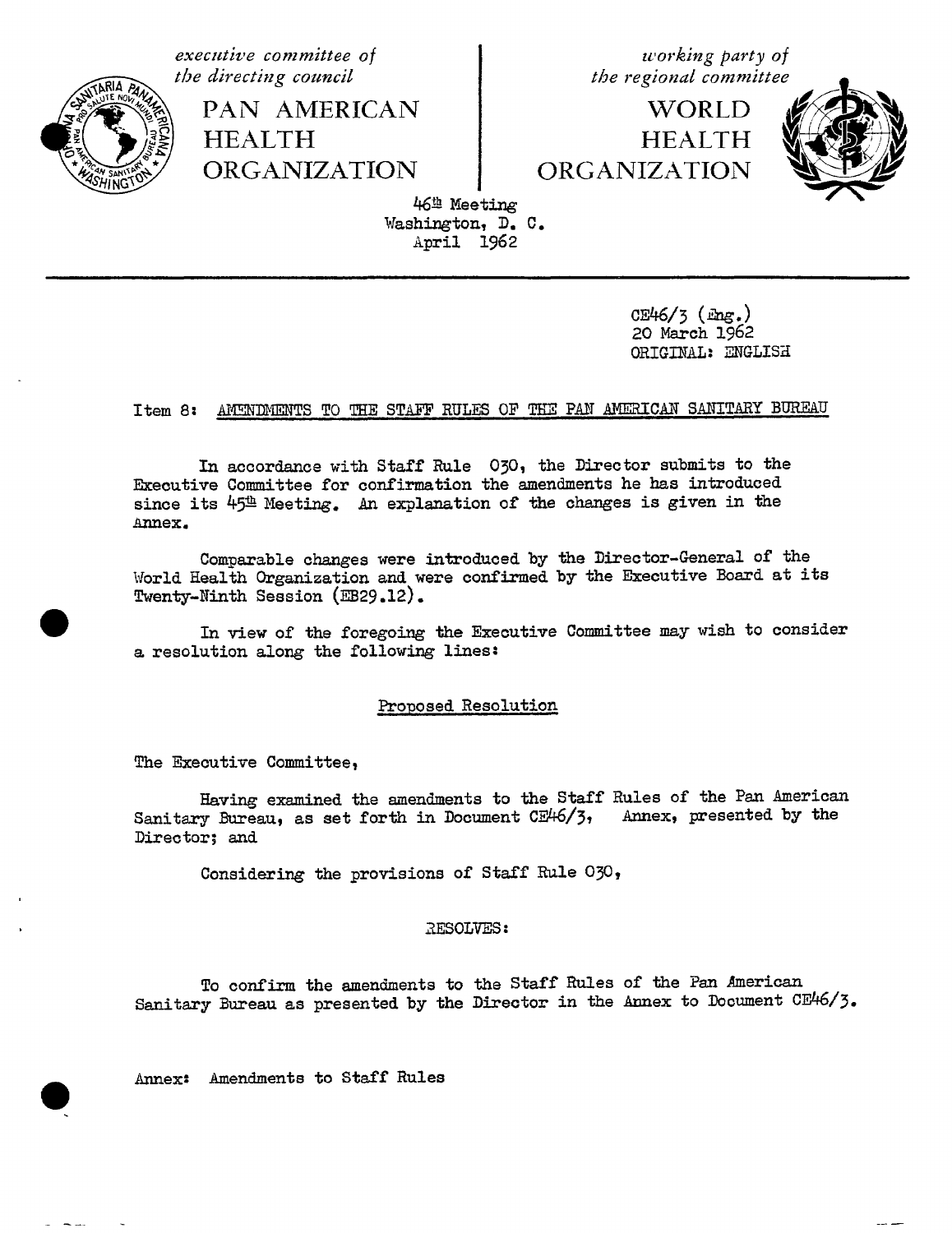### AMENDMENTS TO THE STAFF RULES

# No. Previous Text New Text New Text New Text Comments

ı.

### 21o**.**2 210**.**2

"Pensionable remuneration" means: Unch*a*nged

(a) Base pensionable remuneration *c*onsisting of the United Nations gross salary rate applicable to the grade and step of the staff  $\cdot$ .<br>member (including any language member (including any language allowande established in accordance with  $\log_{10}$  Rule 1110.0) less one Half of the smoon of staff assessment applied by the United Nations to such'gross salary; and

allowance established in accordance allowance established in accordance 235 is redundant upon the with Staff Rule 1110.<sup>4</sup>. introduction of revised salcase of staff members to whom Staff ary scales (Staff Rule 250.2)<br>Rule 235 is applicable, five per Rule<sup>-</sup>235 is applicable, five per and the consolidation of the consolidation of the consolidation of the consolidation of the consolidation of the consolidation of the consolidation of the consolidation of the consolidati cent, of base pensionable  $\frac{1}{2}$  remuneration.

 $\partial \Omega_1 = \{ \varphi_1, \varphi_2, \varphi_3 \}$  $\cdot$ **Contract Contract** ii,  $\mathcal{A}$  in the  $\mathcal{A}$  -set  $\mathcal{A}^{\text{max}}$  and  $\mathcal{A}^{\text{max}}$ **Contract Contract Contract Contract Contract Channel Advised** the contract of the process of the con- $\mathcal{L} = \mathcal{L}$  $\mathbf{u} = \mathbf{v}$  $N_{\rm{max}}$  ,  $\epsilon_{\rm{max}}$  ,  $\epsilon_{\rm{max}}$ 

,JJ \_.

 $\sim$  $\sim 10$ 

(b) The amount of any non-residence  $\qquad$  (b) The amount of any non-residence The reference to Staff Rule allowance established in accordance  $\qquad$  235 is redundant upon the

ary scales (Staff Rule  $250.2$ )... remarks the first state of the Geneva base into the Geneva base into the revised base scales.<br>The revision of the revision of the revision of the revision of the revision of the revision of the revision of

*l*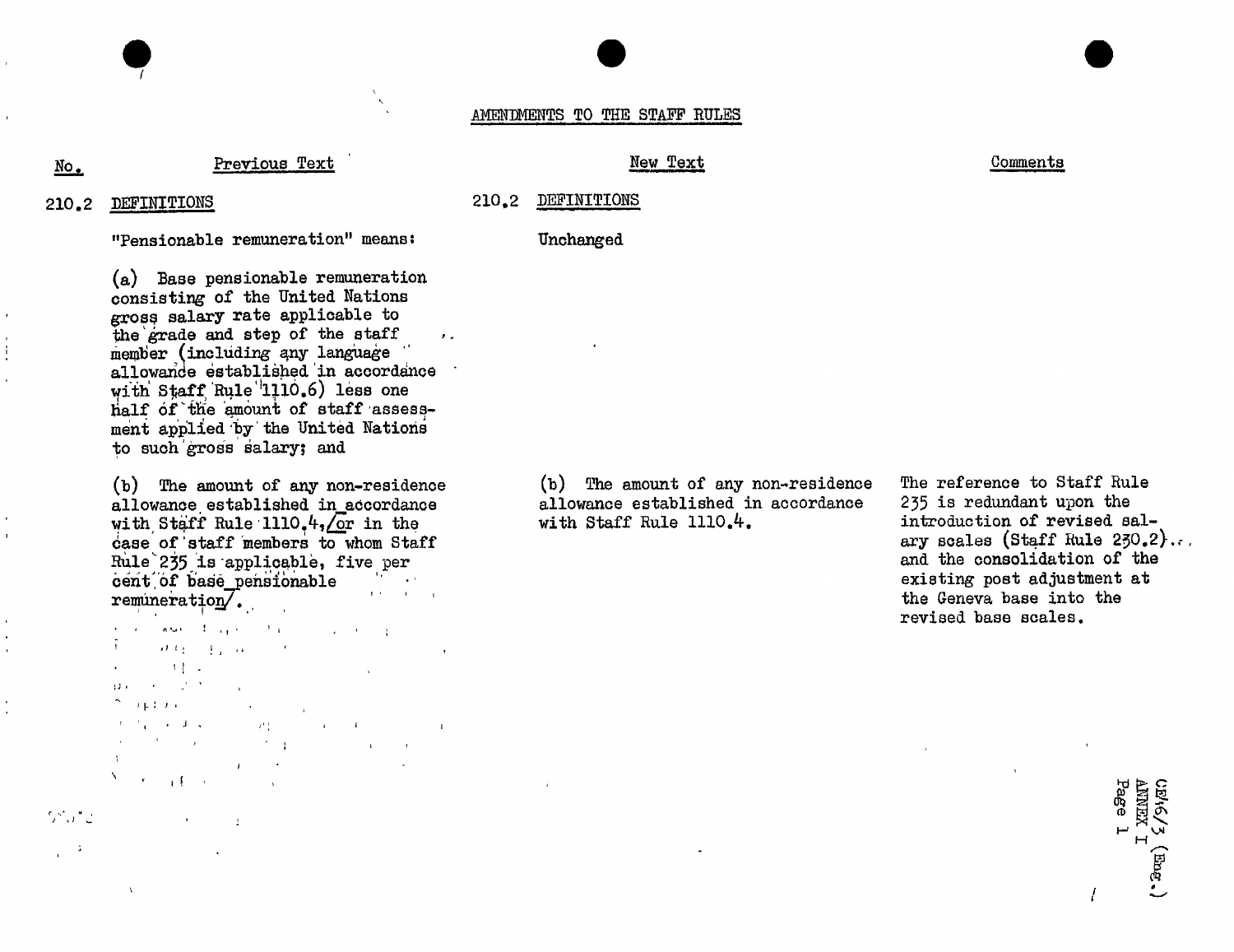### Previous Text

### New Text

### Comments

SALARY DETERMINATIONS  $220 - 5$ 

 $N_{\rm O}$ .

 $\sqrt{A}$  staff member whose salary on I April 1951 was above the ceiling of the new salary level to which his post was assigned on that date shall continue to receive that portion of his former salary which exceeds the new ceiling, as a pensionable personal allowance, provided it does not exceed the equivalent of three additional steps in the new level. A staff member who, on 1 April 1951, was proceeding under a former salary scale toward a maximum in excess of the ceiling for the level to which assigned on that day, may continue to receive within-grade salary increments until he reaches the former maximum provided it does not exceed the equivalent of three additional steps in the new level, the excess over the new ceiling being considered a pensionable personal allowance. These provisions shall cease to apply on any change of grade to the operation of the common

 $\{ \cdot, \cdot \}$  $\mathcal{L}^{\text{max}}$  and  $\mathcal{L}^{\text{max}}$ 

 $\bullet$ 

海峡峡 数据 计变动器

Sides Francisco

 $\mathcal{L}^{(1)}$  .

Delete

 $\frac{1}{\sqrt{2}}$ 

 $\mathcal{A}^{\mathcal{A}}$ 

 $\mathbf{r}$ 

This rule is redundant upon the introduction of the revised schedule of salaries  $(\text{Staff Rule } 230.2)$ 

CEMEX<br>ANNEX I<br>Page 2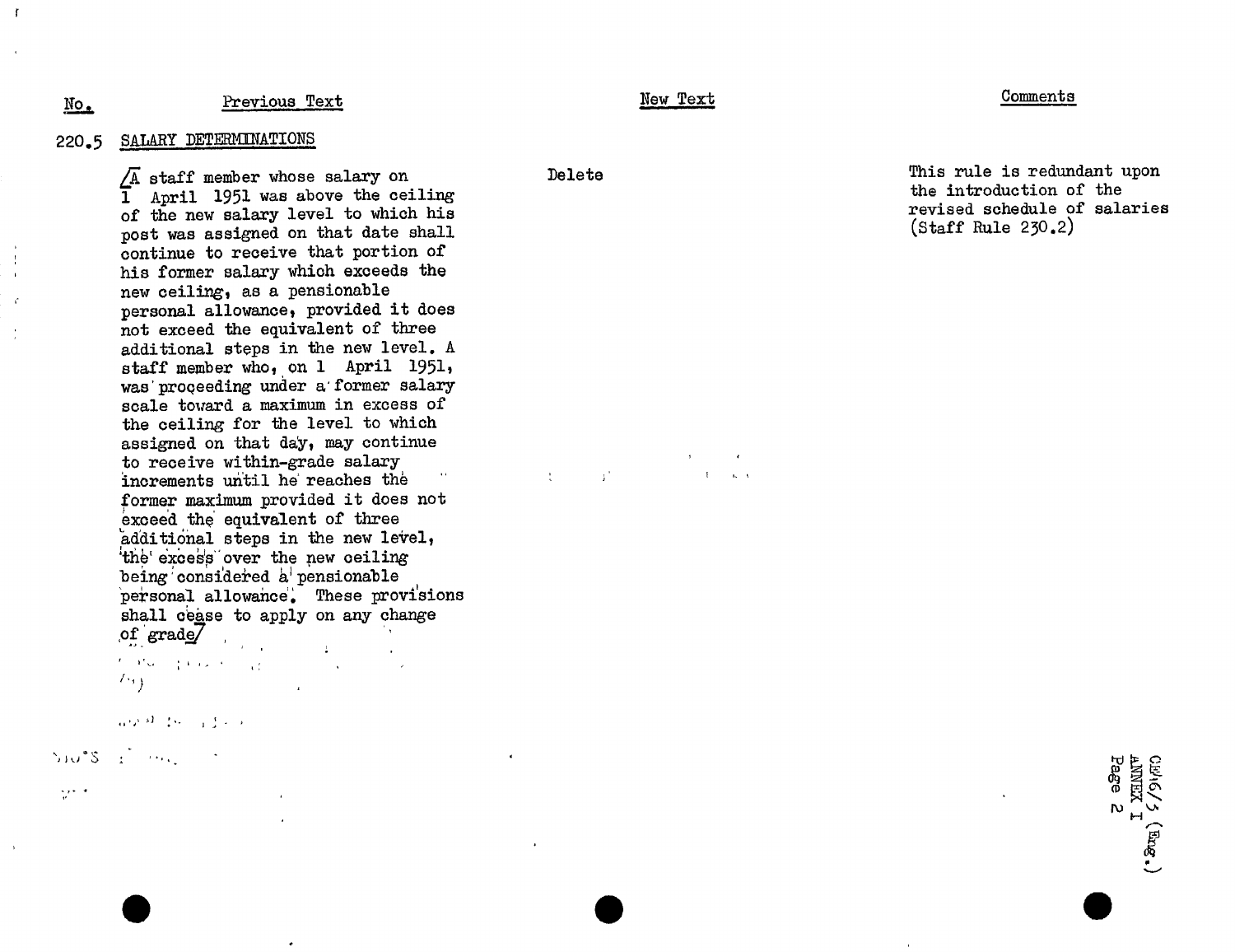| $\underline{\texttt{No}}$       |                                                                               |           | Previous Text                                                     |                   |                                                                                                 |                                                                                             |                                                                                        | New Text                                                                                        |                               |                                       |                              |           | Comments                 |                                                                                                                                                                                                                                                                                    |  |
|---------------------------------|-------------------------------------------------------------------------------|-----------|-------------------------------------------------------------------|-------------------|-------------------------------------------------------------------------------------------------|---------------------------------------------------------------------------------------------|----------------------------------------------------------------------------------------|-------------------------------------------------------------------------------------------------|-------------------------------|---------------------------------------|------------------------------|-----------|--------------------------|------------------------------------------------------------------------------------------------------------------------------------------------------------------------------------------------------------------------------------------------------------------------------------|--|
| 230.                            | SALARIES FOR POSTS SUBJECT TO<br>INTERNATIONAL RECRUITMENT/                   |           |                                                                   | 230.              | SALARIES FOR POSTS IN THE<br>PROFESSIONAL CATEGORY AND ABOVE                                    |                                                                                             |                                                                                        | Editorial change to eliminate<br>possible assumption that the<br>salaries are applicable to any |                               |                                       |                              |           |                          |                                                                                                                                                                                                                                                                                    |  |
| 230.2                           | The following schedule of galaries<br>shall apply to all posts <i>subject</i> |           |                                                                   | 230.2             | The following schedule of salaries<br>shall apply to all posts in the<br>professional category: |                                                                                             |                                                                                        | General Service staff member<br>internationally recruited.                                      |                               |                                       |                              |           |                          |                                                                                                                                                                                                                                                                                    |  |
| $1 - 5$                         |                                                                               |           | to international recruitment/:<br>$\frac{1}{2}$ , $\frac{1}{2}$ , |                   | $\mathcal{A}_{\mathcal{A}}$ , and $\mathcal{A}_{\mathcal{A}}$ , and $\mathcal{A}_{\mathcal{A}}$ |                                                                                             |                                                                                        | (See Table I, page $4$ )                                                                        |                               |                                       |                              | agencies. | resolution 1658 (XVI) of | The revised net salary scales<br>are those proposed by ICSAB<br>and adopted by the United<br>Nations General Assembly by<br>28 November 1961, and WHO<br>Executive Board Resolution<br>EB29, R12. This will bring<br>PAHO salaries in line with the<br>salaries of the specialized |  |
|                                 | 1/10/11                                                                       |           |                                                                   |                   | $\Delta$ .                                                                                      |                                                                                             |                                                                                        |                                                                                                 |                               |                                       |                              |           |                          |                                                                                                                                                                                                                                                                                    |  |
| $+$ $\pi_{\text{tr}}$           |                                                                               |           |                                                                   |                   | $\mathcal{A}^{\pm}$                                                                             | $\rightarrow$                                                                               |                                                                                        | $\mathbf{A}^{(1)}$ and $\mathbf{A}^{(1)}$                                                       | $\mathcal{F}_{\mathcal{M}}$ . |                                       |                              |           |                          |                                                                                                                                                                                                                                                                                    |  |
| $\ddot{h}$                      |                                                                               |           |                                                                   |                   | $\frac{1}{2}$                                                                                   |                                                                                             |                                                                                        | 4. 图 1. 经通过工作单项 原则                                                                              |                               |                                       |                              |           | $\lambda$ and $\lambda$  |                                                                                                                                                                                                                                                                                    |  |
| $\Gamma^{\frac{1}{1-\alpha}}$   |                                                                               |           |                                                                   |                   |                                                                                                 |                                                                                             | $\mathcal{F}^{(n)}_{\mathcal{F}_{\mathcal{G}}^{(n)}(\mathcal{F}_{\mathcal{G}}^{(n)})}$ | $\mathcal{L} \neq \mathcal{N}_{\text{max}}$                                                     |                               |                                       |                              |           |                          |                                                                                                                                                                                                                                                                                    |  |
| $\mathcal{C}^{\star\star\star}$ |                                                                               |           | $\overline{\mathbb{Z}}$ (Fig. ) and ( $\overline{\mathbb{Q}}$     |                   |                                                                                                 | $\label{eq:1} \mathcal{F}(\mathcal{F}) = \mathcal{F}(\mathcal{F}) \mathcal{F}(\mathcal{F})$ | $\mathcal{O}(\mathcal{O}_\mathcal{A})$ .                                               | $\mathcal{L}^{\mathcal{A}}$ , $\mathcal{L}^{\mathcal{A}}$ ,                                     | $\mathcal{L}^{\text{max}}$    |                                       |                              |           |                          |                                                                                                                                                                                                                                                                                    |  |
| $\ddot{z}$                      |                                                                               | $(1 - 1)$ | <b>Sales State</b>                                                | <b>Contractor</b> | $\sim 100$ $\mu$                                                                                |                                                                                             | <b>Contract Contract Contract Contract</b>                                             |                                                                                                 |                               |                                       |                              |           |                          |                                                                                                                                                                                                                                                                                    |  |
|                                 | $i\in\overline{\mathbb{C}}$ :                                                 |           | <b>Contract</b>                                                   | $\pm$ .           |                                                                                                 | <b>The Contract</b>                                                                         | $\sim 10^{-2}$ and $\sim$                                                              |                                                                                                 |                               |                                       |                              |           |                          | $\mathbf{I}$                                                                                                                                                                                                                                                                       |  |
|                                 |                                                                               |           | $\lambda$ (p $\sim$                                               |                   |                                                                                                 | 1000年4月                                                                                     |                                                                                        | Report of the Contractor                                                                        |                               | $\sim 10^{11}$ m $^{-1}$ M $_{\odot}$ | $\langle \mathbf{J} \rangle$ |           |                          | میں است                                                                                                                                                                                                                                                                            |  |

<u>т</u>

 $\mathcal{L}^{\text{max}}_{\text{max}}$  , the contract of  $\mathcal{L}^{\text{max}}_{\text{max}}$  , the contract of  $\mathcal{L}^{\text{max}}_{\text{max}}$ 

CEV4*/ 5* (Eug.)<br>ANNEX I<br>Page 3

 $\frac{1}{2}$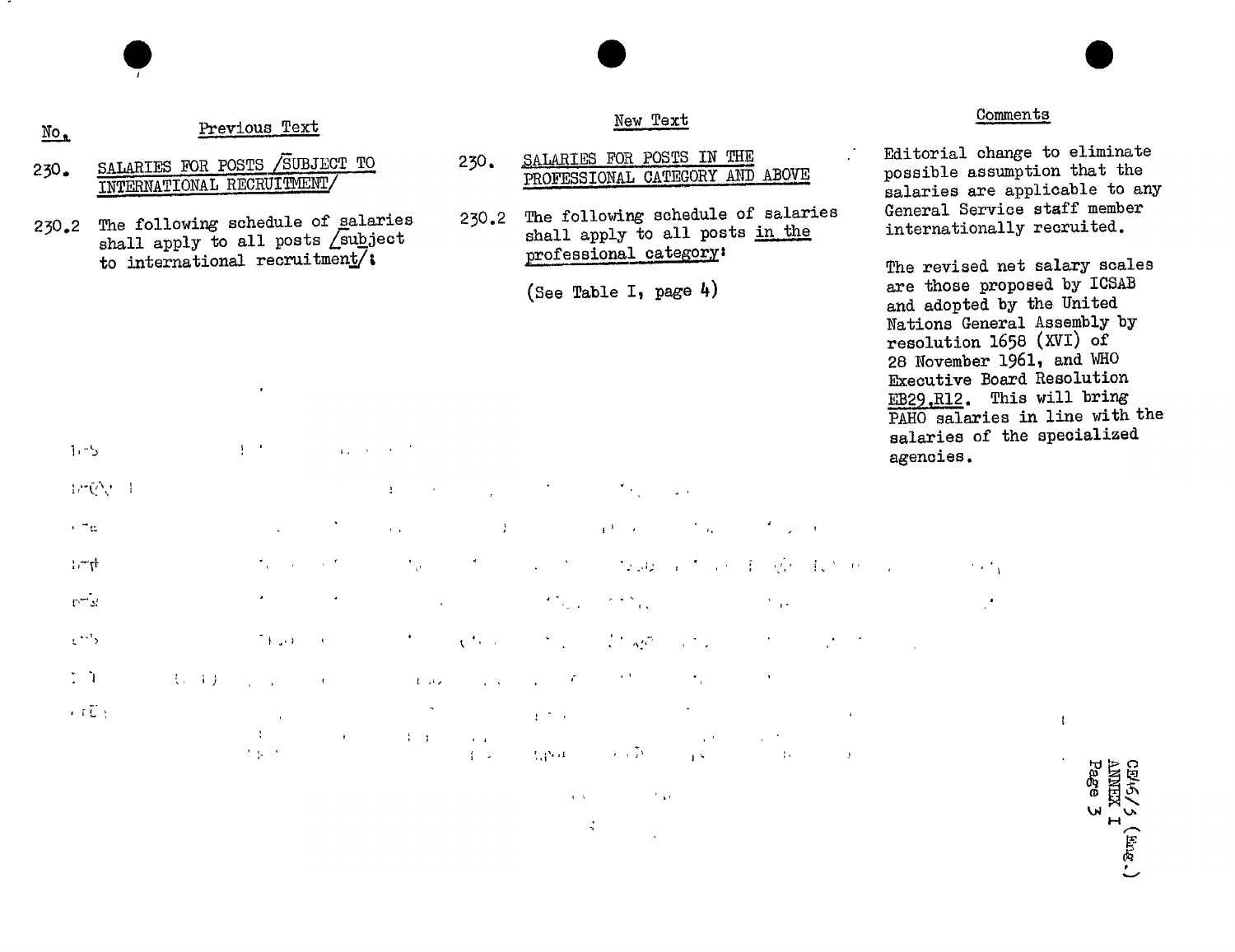# TABLE I

 $\overline{\phantom{a}}$ 

 $\begin{array}{c} \begin{array}{c} \downarrow \\ \downarrow \end{array} \\ \begin{array}{c} \downarrow \\ \downarrow \end{array} \end{array}$ 

 $\mathcal{A}$  $\sim 10^7$ 

 $\mathcal{A}$ 

 $\mathcal{A}^{\star}$ 

 $e^{-\frac{1}{2}}$ 

 $\frac{1}{\sqrt{2}}\sqrt{2}$ 

 $\ddot{\phantom{0}}$ 

 $\frac{1}{\sqrt{2}}\frac{d\mathbf{r}}{d\mathbf{r}}$ 

 $\gamma = \gamma_{\rm c} + \gamma_{\rm eff}$ 

 $\langle \omega \rangle$ 

 $\alpha$ 

 $\mathcal{A}^{\pm}$ 

 $\bullet$ 

 $\mathcal{A}^{\mathcal{A}}$ 

# SALARY SCHEDULE

|              |       | Step   | Step<br>II    | Step<br>III | Step<br>ΙV      | Step<br>v                                                             | Step<br>VI | Step<br>VII | Step<br>VIII | Step<br>TХ      | Step<br>X | Step<br>XI | Step<br>XII                             |
|--------------|-------|--------|---------------|-------------|-----------------|-----------------------------------------------------------------------|------------|-------------|--------------|-----------------|-----------|------------|-----------------------------------------|
| <b>Grade</b> |       | US \$  | US \$         | US \$       | $US$ \$         | $US$ \$                                                               | US \$      | $US$ \$     | $US$ \$      | US \$           | US \$     | $US$ \$    | $\frac{US \frac{4}{3}}{US \frac{4}{3}}$ |
| $P-1$        | (Net) | 4,800  | 5,000         |             | $5,190$ $5,380$ | 5,560                                                                 | 5,750      | 5,940       |              | $6,130$ $6,310$ |           |            |                                         |
| $P - 2$      |       | 6,130  | 6,310         |             | $6,500$ $6,690$ | 6,880                                                                 | 7,060      | 7,250       |              | 7,460 7,670     | 7,880     |            |                                         |
| $P - 3$      |       | 7,460  | 7,670         |             | 7,880 8,090     | 8,300                                                                 | 8,510      | 8,720       |              | 8,930 9,180     | 9,420     | 9,640      | 9,870                                   |
| $P - 4$      |       | 8,930  | 9,180         |             |                 | 9,420 9,640 9,870 10,130 10,390 10,650 10,910 11,170                  |            |             |              |                 |           | 11,420     |                                         |
| $P-5$        |       |        |               |             |                 | 10,650 10,910 11,170 11,420 11,660 11,950 12,240 12,520 12,810 13,100 |            |             |              |                 |           |            |                                         |
| $P-6/D-1$    |       |        |               |             |                 | 12,080 12,500 12,920 13,340 13,760 14,140 14,530                      |            |             |              |                 |           |            |                                         |
| $D-2$        |       | 14,530 | 15,020 15,520 |             |                 |                                                                       |            |             |              |                 |           |            |                                         |

CE46/3 (Eng.)<br>ANNEX I<br>Page 4

 $\frac{1}{2}$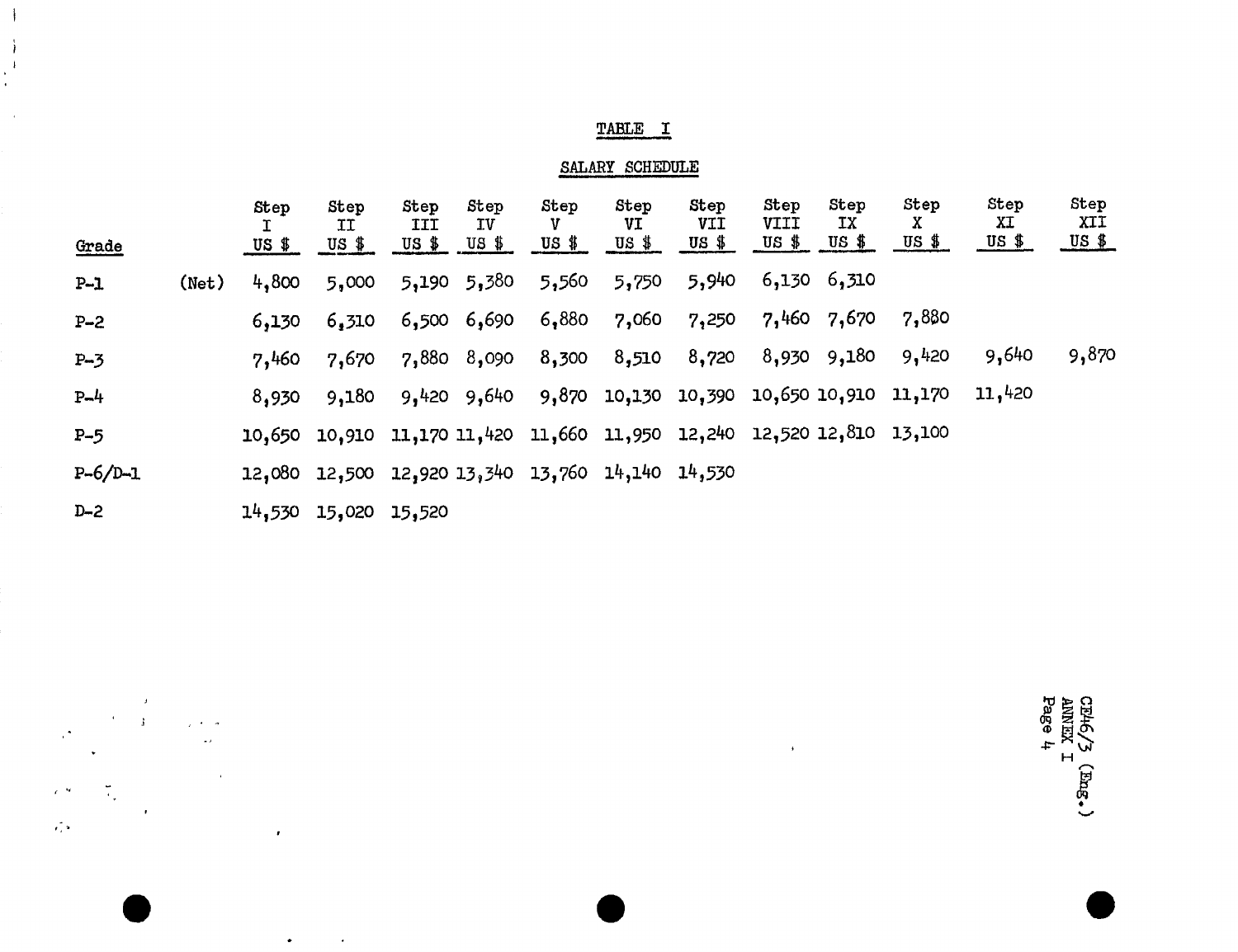# No. Previous Text New Text New Text New Text Comments

### 235. POSTADJUSTMENT 235. POSTADJUSTMENT

 $f_{\rm eff}$ 

 $\sqrt{10^{-4}}$ 

Section 1100, the salary rates established under Rule 230 shall be supplemented on the basis of signif- 235.1 The salaries of staff in the pro-<br>icant variations in the cost of **Fessional category** and above are schedule has been proposed by

established in relation to the cost base level for purposes of of living existing at the WHO Head-<br>system of post adjustments. of living existing at the WHO Headquarters in Geneva on 1 January, 1956. Staff: stationed at any other. location shall, be paid a supplement in the form of a post adjustment. allowance whenever it is determined that the cost of living in that . locality significantly exceeds that existing in Geneva on the base date  $(1)$  January 1956). Assessment of such difference will be on the basis of a'comparative study of the cost , , . \_ of living to the staff members concerned taking into account reasonable judgments regarding standards and patters of living and related factors\_\_

 $j$  1  $\pm$  1  $\pm$  1  $\pm$  1  $\pm$  1  $\pm$  1  $\pm$  1  $\pm$  1  $\pm$  1  $\pm$  1  $\pm$  1  $\pm$  1  $\pm$  1  $\pm$  1  $\pm$  1 $\pm$  1 $\pm$  1 $\pm$  1 $\pm$  1 $\pm$  1 $\pm$  1 $\pm$  1 $\pm$  1 $\pm$  1 $\pm$  1 $\pm$  1 $\pm$  1 $\pm$  1 $\pm$  1 $\pm$  1 $\pm$  1 $\pm$  1 $\pm$  1 $\pm$  1 $\pm$ 

 $\sqrt{\text{Except}}$  for staff referred to in Delete 235 (a), (b), (c) and (d) in Section 1100, the salary rates its entirety.

icant variations in the cost of **E**essional category and above are schedule has been proposed by<br>living in accordance with the considered to be established in ACC and adopted by the United living in accordance with the considered to be established in ACC and adopted by the United following principles:<br>
relation to a cost of living of Mations General Assembly, and relation to a cost of living of Nations General Assembly, and  $\frac{110}{100}$  of that existing at the WHO executive Board. This 110/100 of that existing at the WHO the WHO Executive Board. This<br>Headquarters in Geneva on the to align PAHO post adjust-(a) The salary rates specified in the edguarters in Geneva on the to align PAHO post adjust-<br>Rule 230 are considered to be the information of the family be the the the ment schedule with that of the 1 January 1956. This shall be the ment schedule with the base level for purposes of the specialized agencies.

 $\sim$  kJ1 and the contract of the contract of the contract of the contract of the contract of the contract of the contract of the contract of the contract of the contract of the contract of the contract of the contract of CE46/5 (Eng.)<br>ANNEX I<br>Page 5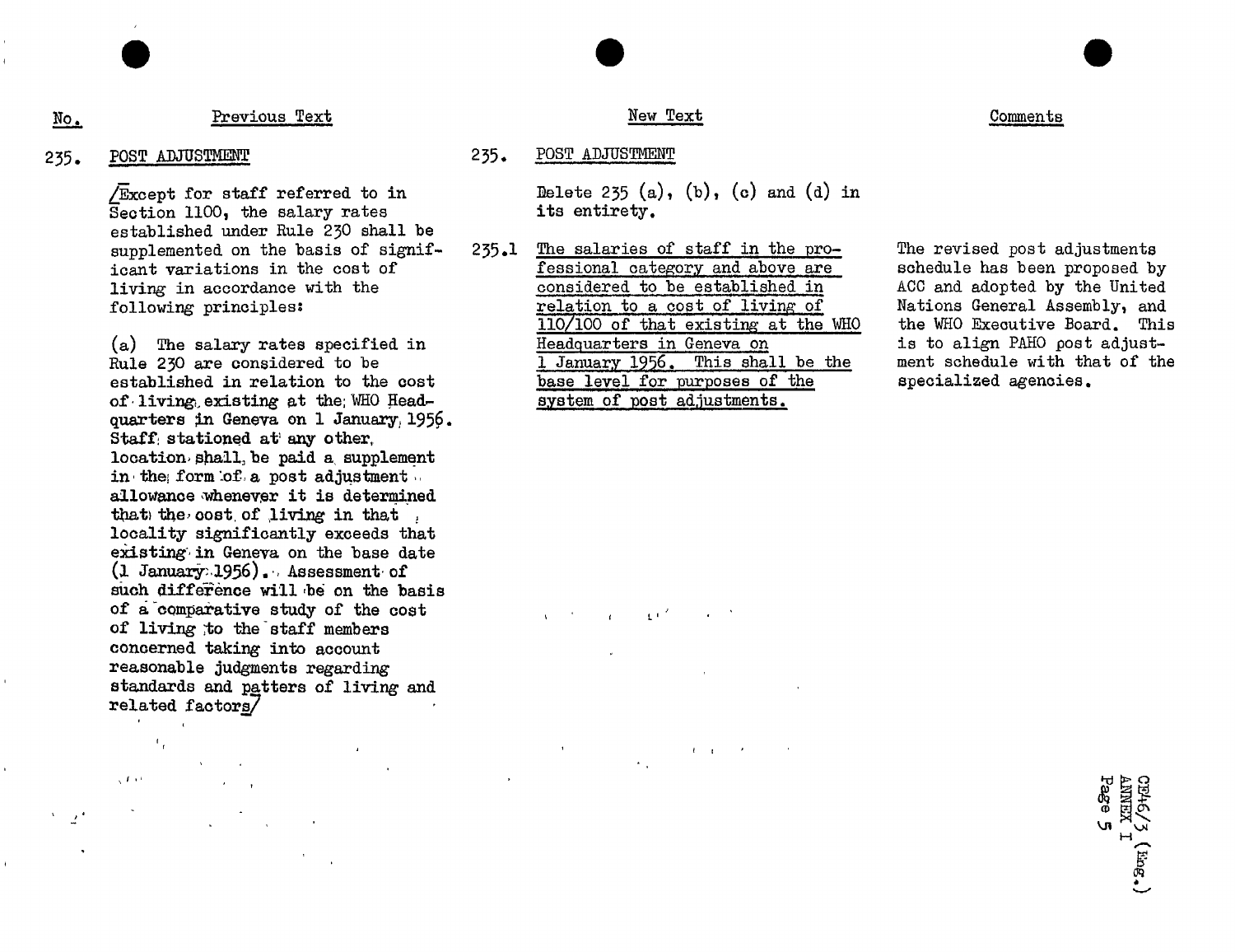# No, Previous Text Previous Text New Text New Text Comments

revision of the adjustment will be  $\frac{\text{of}}{\text{model}}$  station shall be paid and a station shall be paid and a station shall be paid and a station shall be paid and a station shall be paid and a station shall be paid and a stat made when there is a significant post adjustment allows:<br>change in the cost of living in follows: change in the cost of living in that locality, provided that in no case shall the salary amounts (See Table II, page 7) fixed in Rule 25Q\_2 be reduced by the application of a minus post adjustment\_**/**

and the state of the state  $\sqrt{c}$ ) These adjustments shall be in the form of flat, non-pensionable amounts varying by grade level and differentiated between those with, and those without, dependents as defined in Staff Rule 210.3 (a) and (b). Differences in cost of living or changes in cost of living of five per cent shall be considered significant. The Director shall establish a table of adjustments which gives effect to these principles. $\overline{7}$ 

Contractor Contractor

 $\mathbf{r} = \mathbf{x}$ 

 $\cdot$  , , ,  $\cdot$ 

- 235. POST ADJUSTMENT (Continued) 235. POST ADJUSTMENT (Continued)
	- $\sqrt{(b)}$  Once the difference between 235.2 For each five per cent by which the the cost of living in a locality cost of living, in Geneva or at any the cost of living in a locality cost of living, in Geneva or at any end that in Geneva as of the base other official station, exceeds the and that in Geneva as of the base other official station, exceeds the date has been determined and any base level, the staff of the profesdate has been determined and any base level, the staff of the profession of the orofessional category and above at that appropriate adjustment established, sional category and above at that<br>revision of the adjustment will be settled as official station shall be paid a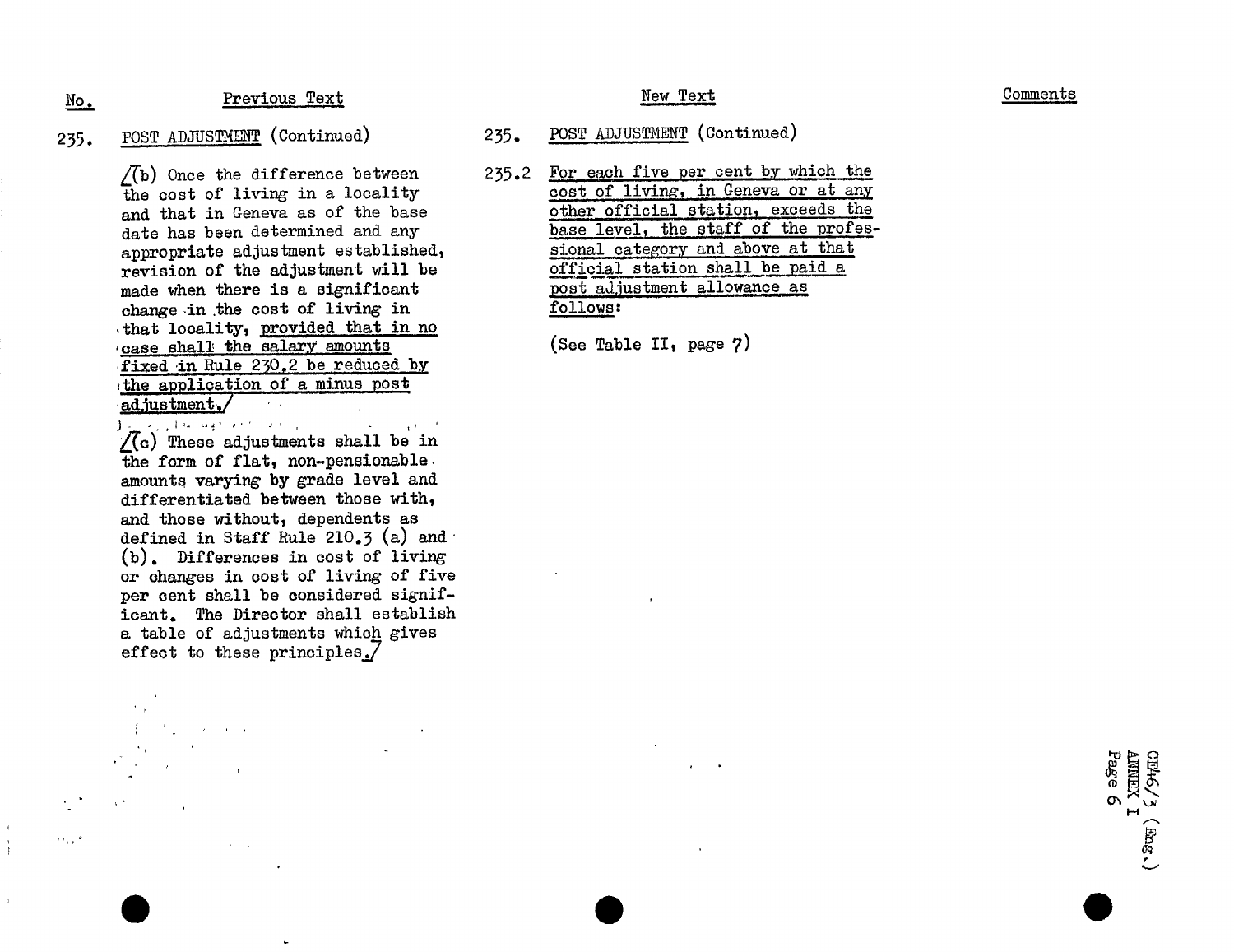| ×)                                                                                                                                                                                                      |                                                             |                                                     |                    | TABLE                                | II                                              |            |            |              |            |            |
|---------------------------------------------------------------------------------------------------------------------------------------------------------------------------------------------------------|-------------------------------------------------------------|-----------------------------------------------------|--------------------|--------------------------------------|-------------------------------------------------|------------|------------|--------------|------------|------------|
| Ag.<br>$\mathbf{t}^{\mathbf{t}}$                                                                                                                                                                        | $\bullet$<br>$\rightarrow$                                  |                                                     |                    |                                      | CLASS $1$ (+ 5 per cent)                        |            |            |              |            |            |
| $\mathcal{L}$<br>Steps                                                                                                                                                                                  | III<br>$\mathbf{T}$                                         | IV                                                  | V                  | VI                                   | VII                                             | VIII       | IX         | $\mathbf{x}$ | XI         | XII        |
| Grade<br><b>Allen</b><br>$\mathcal{A}^{(k,k)}$<br>$\sim$ 1                                                                                                                                              |                                                             | $\mathbf{1}$<br>$\mathbf{F} \rightarrow \mathbf{F}$ |                    |                                      |                                                 |            |            |              |            |            |
| $\mathbf{D}$<br>$\left[\mathbf{P}\!-\!\mathbf{I}\!\right]_{\mathcal{H}\left(\mathcal{V}\right)}$<br>216<br>$^{\prime}S^{\dagger}$<br>144                                                                | 240<br>228<br>160<br>152                                    | 252<br>168                                          | 252<br>168         | 252<br>168                           | 264<br>176                                      | 276<br>184 | 288<br>192 |              |            |            |
| 276<br>$P - 2$<br>D<br>$\mathcal{A}$<br>$\mathbf{B}^{\text{max}}$<br>n 1<br>184                                                                                                                         | 288<br>300<br>200<br>192                                    | 312<br>208                                          | 312<br>208         | 312<br>208                           | 324<br>216                                      | 336<br>224 | 348<br>232 | 360<br>240   |            |            |
| $\frac{1}{2}$<br>336<br>$P-3$<br>$\mathbf D$<br>S<br>224<br>$\rightarrow$                                                                                                                               | 360<br>348<br>240<br>232                                    | 372<br>248                                          | 372<br>248         | 372<br>248                           | 384<br>256                                      | 396<br>264 | 408<br>272 | 420<br>280   | 432<br>288 | 444<br>296 |
| ٠<br>$P-4$<br>396<br>$\mathbf{D}$ .<br>$Q = L$<br>264<br>$\sim 10^{11}$ kpc<br>$\mathbf{S}^{(i)}$<br>$\mathbf{L}_{\mathbf{r}}$                                                                          | $\alpha$ .<br>408<br>420<br>$-280$<br>272                   | πŗ<br>432<br>288                                    | - 5<br>432<br>288  | $\mathbf{A}$ .<br>432<br>288         | est form<br>$\omega = \omega / 3$<br>444<br>296 | 456<br>304 | 468<br>312 | 480<br>320   | 492<br>328 | $\bullet$  |
| $\mathcal{A}^{\mathcal{B}}$<br>$\sim$ $\sim$ 1<br>$\mathbf{r}$<br>$D \sim 468$<br>$P - 5$<br>-447<br>$\mathcal{F} \times \mathcal{F}$<br>$\mathbf{s}$<br>312<br>$\alpha$ and $\alpha$ .<br>$\mathbf{f}$ | $\cdot$ 480 $\bar{\cdot}$<br>492<br>328<br>320 <sup>1</sup> | 504<br>336                                          | 504<br>336         | 504<br>336                           | 516<br>344                                      | 528<br>352 | 540<br>360 | 552<br>368   |            |            |
| $P6/D-1$<br>$\mathbf{D}$<br>504<br>336<br>$S_{-}$<br>$\chi(\tilde{\mathcal{P}}^{\omega})$<br>$\mathcal{N}=\sqrt{10}$                                                                                    | 528<br>516<br>344<br>352                                    | 540<br>360                                          | 552<br>368         | 564<br>376<br>$\mathbb{Z}^{\bullet}$ | 576<br>384<br>$\mathcal{M}_{\rm{CO}}$           |            |            |              |            |            |
| 576<br>$D - 2$<br>$\mathbf D$<br>384<br>S                                                                                                                                                               | 624<br>600<br>416<br>400                                    |                                                     | $\sim$ $\,$ L $\,$ | $4 - 5 - 1 - 1$                      | $\cdot$<br>÷                                    |            |            |              |            |            |
| $^{1}$ D $^{1}$ 720<br><b>UG</b>                                                                                                                                                                        |                                                             |                                                     |                    |                                      |                                                 |            |            |              |            |            |

 $\bullet$ 

 $\overline{s}$ 

 $\mathbf{v}$ 

 $\frac{1}{4}$ 

 $\epsilon$ 

 $480$  $\label{eq:2.1} \begin{split} \mathcal{L}_{\text{max}}(\mathbf{r}) = \mathcal{L}_{\text{max}}(\mathbf{r}) \,,\\ \mathcal{L}_{\text{max}}(\mathbf{r}) = \mathcal{L}_{\text{max}}(\mathbf{r}) \,, \end{split}$  $\label{eq:1} \frac{1}{\sqrt{2}}\sum_{i=1}^n\frac{1}{\sqrt{2}}\sum_{j=1}^n\frac{1}{j!}\sum_{j=1}^n\frac{1}{j!}\sum_{j=1}^n\frac{1}{j!}\sum_{j=1}^n\frac{1}{j!}\sum_{j=1}^n\frac{1}{j!}\sum_{j=1}^n\frac{1}{j!}\sum_{j=1}^n\frac{1}{j!}\sum_{j=1}^n\frac{1}{j!}\sum_{j=1}^n\frac{1}{j!}\sum_{j=1}^n\frac{1}{j!}\sum_{j=1}^n\frac{1}{j!}\sum_{j=1}^$  $\mathcal{A}^{(1)}$  $\lambda_{\rm{max}}$  $\frac{1}{2}$  $\mathcal{L}^{\text{max}}_{\text{max}}$  and  $\mathcal{L}^{\text{max}}_{\text{max}}$ المعالمين.<br>المعالمين  $\mathcal{A}^{\pm}$  $\sim 10^4$  $\alpha$  $\mathfrak{t}$  $\mathbf{A}$ 

 $\bar{\boldsymbol{\lambda}}$ 

 $\frac{1}{\sqrt{2}}$  $\sigma_{\rm{max}}$  $\chi^{-1} \omega^4$  $\label{eq:2} \frac{1}{N}\sum_{i=1}^N\frac{\Psi_{i}}{N}\left(\frac{1}{N}\right)^2\left(\frac{1}{N}\sum_{i=1}^N\frac{1}{N}\sum_{i=1}^N\frac{1}{N}\right).$  $\frac{1}{2}$  ,  $\frac{1}{2}$  $\bar{A}$ 

CE46/3 (Eng.)<br>ANNEX I<br>Page 7

 $\sim$ 

 $\mathcal{I}^{\mathcal{A}}$  $\hat{\mathcal{A}}$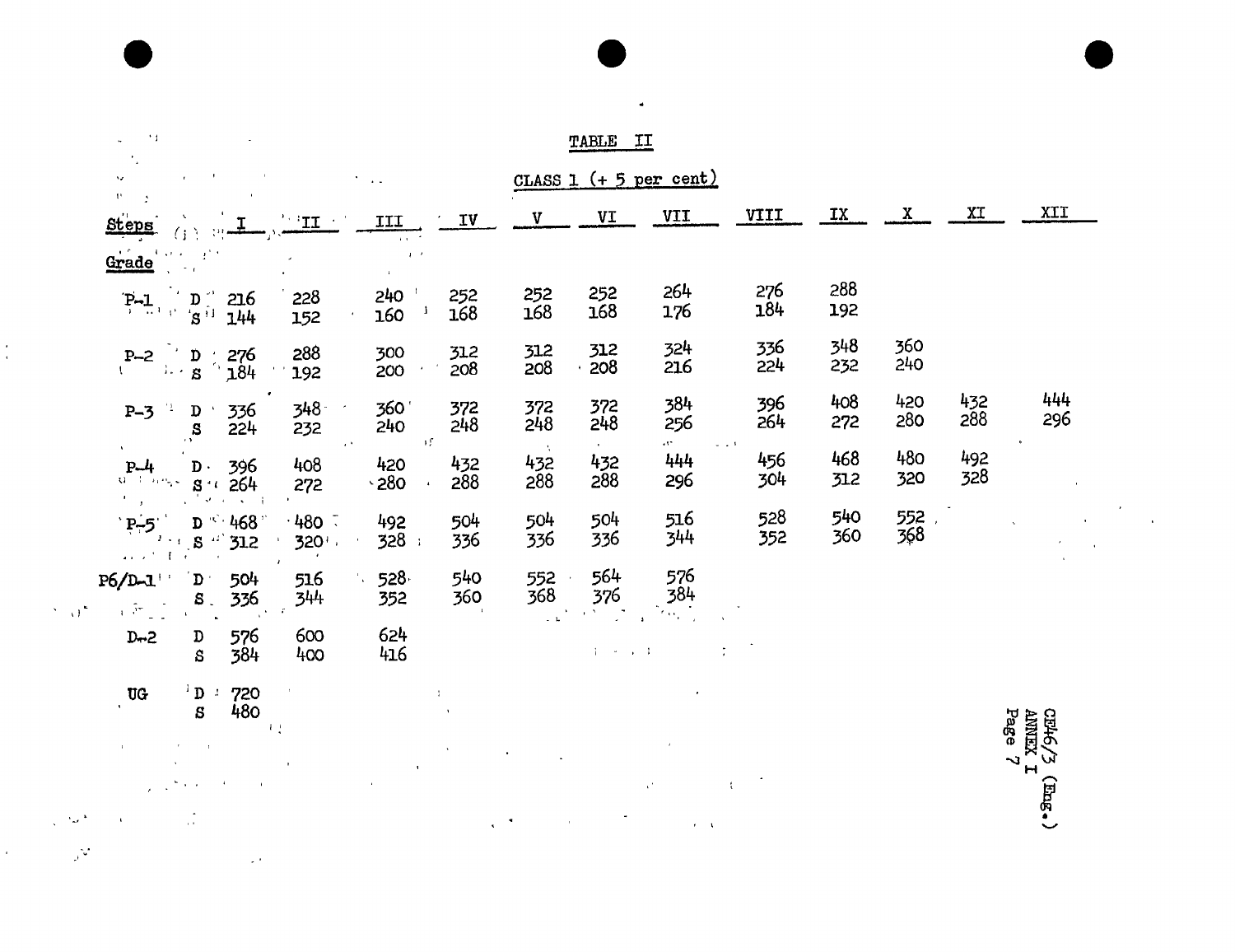### Previous Text

- POST ADJUSTMENT (Continued)  $235.$ 
	- $\sqrt{d}$  Periodically the relationship between the cost of living in all localities where staff are stationed and the cost of living in Geneva as of the base date, may be re-assessed and revised adjustments established./

 $\mathbb{N}$ o.

#### DEPENDENTS' ALLOWANCE 250.

- $\mathbb{R}^d \times A^d$  full-time staff member of professional grade or above, except those appointed under Rules 1120 and 1130,  $\cdot$ having dependants as defined in Rule 210.3 shall be entitled to dependants<sup>1</sup> allowances as follows:
	- /US\$2007 per annum for a spouse:  $(a)$
	- $US$300$  per annum for a child;  $(b)$
	- (c) US\$200 per annum for a parent, or a brother or sister:

provided that a staff member having an entitlement under (a) or (b) may  $-$ not claim under (c) and provided ' further that an allowance payable  $\lnot$  under (b) shall be reduced by the amount of any benefit which the staff member or his (her) spouse may receive, by reason of such child, from public sources by way of social security payments.

### New Text

- POST ADJUSTMENT (Continued)  $235.$
- Assessment of the cost of living at  $235.3$ each official station in relation to the base level and measurement of the movement of the cost of living at each station shall be made on the basis of statistical procedures agreed among the international organizations concerned.

#### DEPENDENTS' ALLOWANCE 250.

### $\vee$  Unchanged

 $2\%$  $\frac{1}{4}$  ,  $\frac{1}{4}$ 

 $(a)$  US\$400 per annum for a spouse;

 $\mathbf{r}^*$ 

Unchanged

**Unchanged** 

 $\mathcal{F}_{\mathcal{A}}$ 

 $\mathbf{q} = \mathbf{r}$ 

The increase from \$200 to \$400 follows as a consequence of the consolidation into the proposed revised salary scales  $(Staff Rule 230.2)$  of the married rate of existing post adjustment amount for the base, Geneva, less \$200.

 $\begin{array}{c}\n\text{CDH-G/3} \\
\text{AMHTX} \\
\text{Page} \\
\text{Bage} \\
\end{array}$ 

# Comments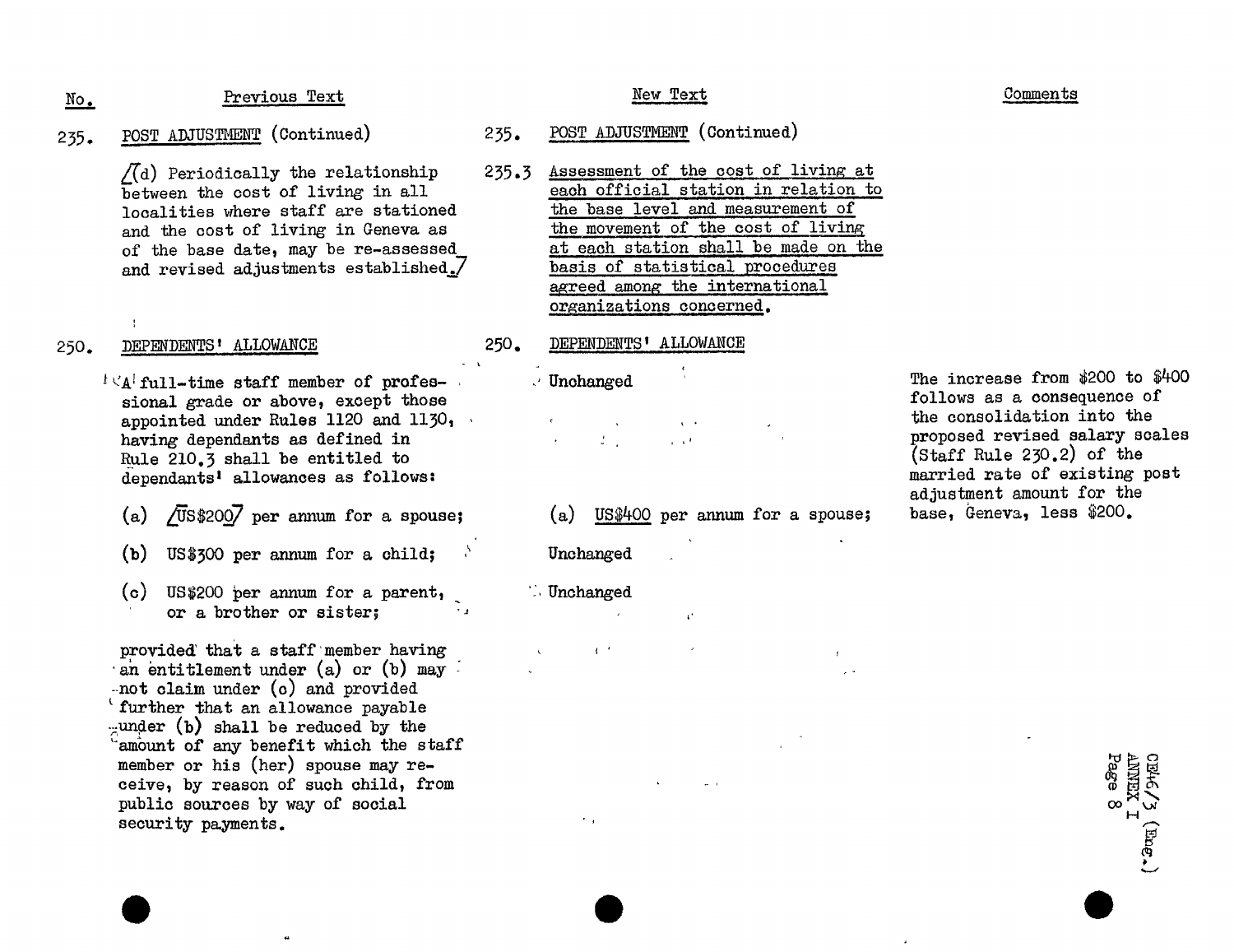#### No. Previous Text

#### 255. EDUCATION GRANT

A staff member internationally recruited, shall be entitled, except during period of assignment to the country of his place of residence (see Rule  $(360)$  to an education grant for each child for whom an allowance is payable under Rule 250 (b), subject to the following provisions.

 $255.1$  /Only periods of full-time attendance at schools recognized by the Director shall be qualifying for the education grant. In determining which schools shall be recognized the Director shall give due regard to the language and curriculum standards of the staff member's home country and to the reasonable needs of the staff member in preparing his children for life in that country 7

> $\sqrt{2}$  $\mathbf{I}$

 $\label{eq:R1} \mathcal{F}^{(m)}(x) = \int_{\mathbb{R}^n} \Phi_{\mathcal{F}}(y) \, \mathcal{F}_{\mathcal{F}}(y) \, \mathcal{F}_{\mathcal{F}}(y) \, \mathcal{F}_{\mathcal{F}}(y) \, \mathcal{F}_{\mathcal{F}}(y) \, \mathcal{F}_{\mathcal{F}}(y) \, \mathcal{F}_{\mathcal{F}}(y)$  $\label{eq:2.1} \left\| \mathbf{j} - \mathbf{k} \right\| = \left\| \mathbf{k} - \mathbf{k} \right\| \leq 1/4.$  $\label{eq:2} \left\langle \Omega_{\rm{eff}} \right\rangle = \left\langle \Omega_{\rm{eff}} \right\rangle = \left\langle \Omega_{\rm{eff}} \right\rangle = \left\langle \Omega_{\rm{eff}} \right\rangle = \frac{1}{2} \left\langle \Omega_{\rm{eff}} \right\rangle$  $\ell_{\infty} = \pm$  $\epsilon=1/\sqrt{3}$  $\pm$   $\pm$ 

 $\mathbb{R}^2$  $\mathbb{R}^2$  $\sim$  $\lambda_1$  and  $\lambda$  and

 $\mathcal{L}^{\mathcal{A}}$  ,  $\mathcal{L}^{\mathcal{A}}$  $\alpha$  or  $U$  .  $\sim$   $\sim$ 

New Text

#### EDUCATION GRANT 255.

### Unchanged

 $1 - 10$ 

.255.1 For full-time attendance at an educational institution outside the country or area of the duty station. the amount of the grant shall be:

> (a) Where the institution provides board for the student, 75 per cent of the cost of attendance and board up to a maximum grant of \$600 a year:

(b) Where the institution does not provide board, \$400 plus 75 per cent of the cost of attendance up to a maximum grant of \$600 a year.

### Comments

To provide for an increase in the possible maximum grant from \$400 to \$600. The revised formula has been established in concert with the other international agencies. The fundamental principle that the Bureau shall assist ex patria staff members who incur  $addi$ tional educational costs over and above those he would have incurred had he remained in his own country, is retained in the new provisions. These recognize that the cost of education in most countries during the past years has sharply increased. They are also designed to eliminate the inevitable inequities that have arisen under the present provisions whereby the grant of \$200 for education at a school outside the home country may fully reimburse the total education cost in some cases but not in others.

CE46/5 (Eng.)<br>ANNEX I<br>Page 9

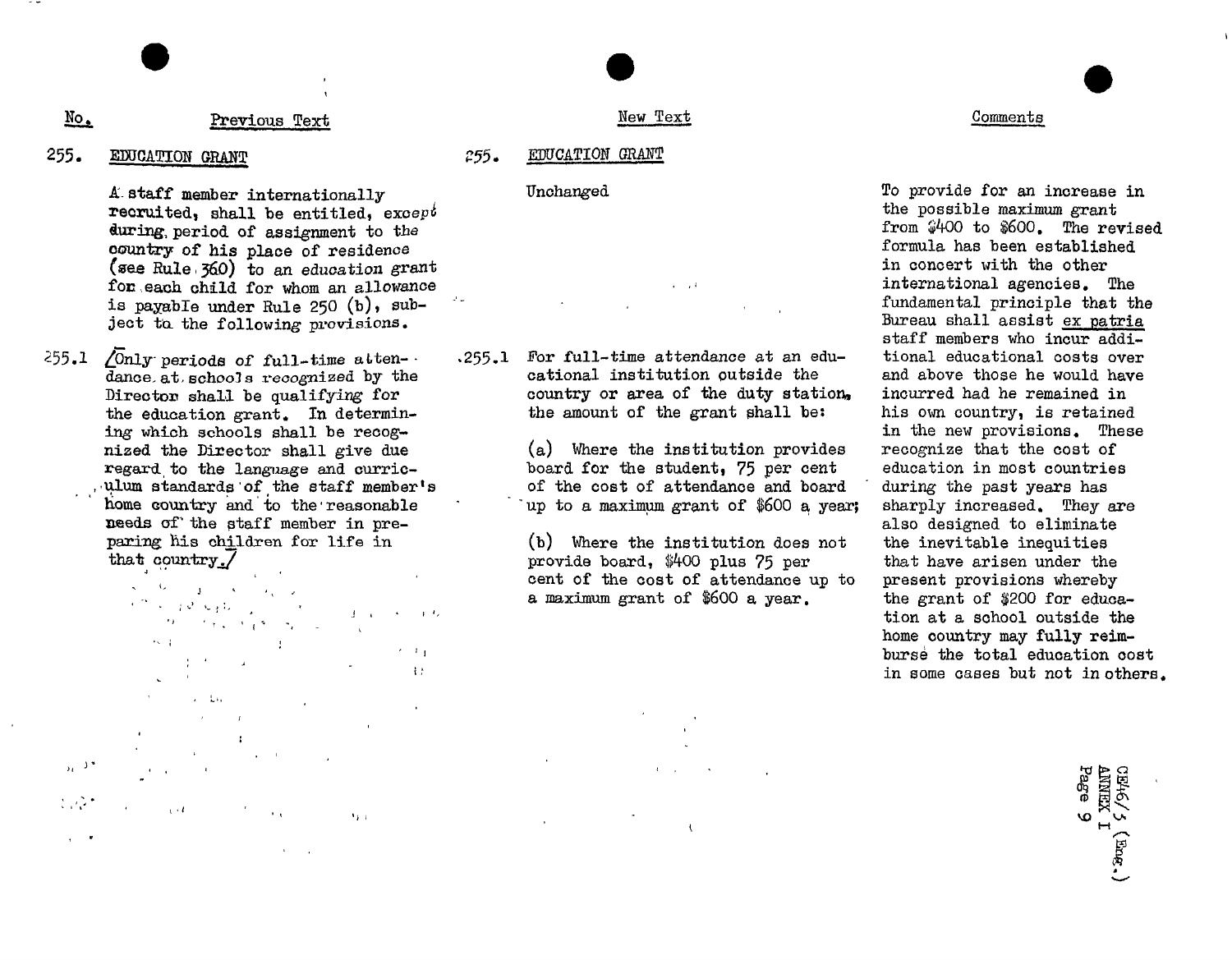No.

Previous Text

- EDUCATION GRANT (Continued) 255.
- Full-time attendance at school and  $255.2$ universities in the country of the staff member's place of residence. and at universities which the Director may in individual cases exceptionally recognize elsewhere is qualifying up to the end of the scholastic year in which the child reaches age 21. Attendance at schools elsewhere is qualifying up to completion of normal secondary education. Attendance at nursery schools and kindergarten is not qualifying./
- 255.3 /When the child is at school or university in the country of the staff member's place of residence, and a boarder, the amount of the grant is US\$400 per annum. In all other cases the grant is the actual cost of attendance not exceeding \$200 per annum or one half the cost not exceeding \$400 per annum, whichever is the greater, provided that in these cases the cost of attendance is defined as the cost of tuition, fees and books. $\sqrt{ }$ 
	- $\sim 10^7$  $\ddotsc$  $\alpha_4 = 0.2$ GEER COLL エビー  $\mathbf{u} = (1, 1, 2)$

 $\int$ 

 $\mathcal{L}^{\text{max}}_{\text{max}}$  , where  $\mathcal{L}^{\text{max}}_{\text{max}}$  $\mathcal{O}(\mathbb{Z})$ 

### New Text

#### EDUCATION GRANT (Continued)  $255.$

For full-time attendance at an edu- $255.2$ cational institution in the country or area of the duty station, the amount of the grant shall be equal to 75 per cent of the cost of attendance, up to a maximum of \$600 a year.

### **Comments**

The present maximum grant of \$400 represents a substantial contribution towards the actual cost of tuition and board for education at school in the home country in a relatively low cost country but is a much smaller contribution to the actual cost at a school in a relatively high cost country.

> ANNEX I **C/9+/EO**

 $(\mathbb{E}_{\text{DC}})$ 

"Cost of attendance" is defined as  $255.3$ the cost of enrollment, registration, prescribed textbooks, courses, examinations and diplomas, but not boarding fees (except as provided for under  $255.1$  (a) above), school uniforms or optional charges. It may include the cost of mid-day meals and the cost of daily group transportation when these are provided by the school and the cost included in the billing for the child's education.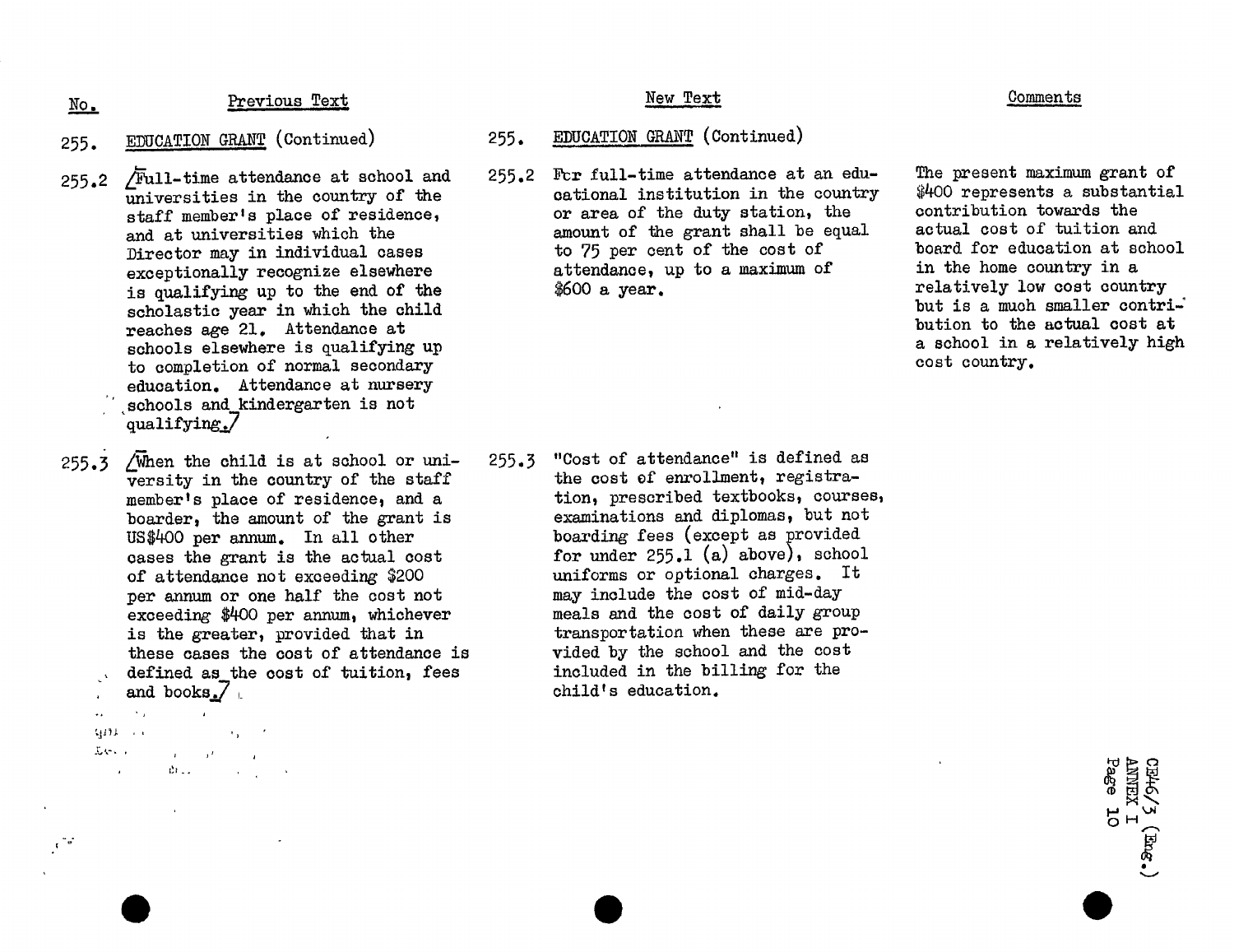No. Previous Text Comments

# 255. EDUCATION GRANT (Continued) 255. EDUCATION GRANT (Continued)

- Rule 820.1 (e) the scholastic year in 255.1 and 255.2 above is defined as the negative  $\frac{1}{2}$  is defined as the negative  $\frac{1}{2}$  as not less than two-thirds of the is defined as the period of 365 as not less than two-thirds of the<br>days commencing with the date of the scholastic year. The grant shall be days commencing with the date of the scholastic year. The grant shall<br>first class of the first term of the proportionately reduced if in any first class of the first term of the proportionately reduced if in any school year. If in any scholastic schoolastic year the staff member's  $s = 1$  is the qualifying period includes period of employment with the Bureau or the attendance of the student at less than two-thirds of the scholas- or the attendance of the student at<br>tig your explusive of recetions, the student of the educational institution is less tic year exclusive of vacations, the the educational institution is less<br>grant shall be proportionately than two-thirds. Subject to these  $\frac{1}{\text{reduced}}$  shall be provided to the student is in fullreduced<sub>a</sub>/<br>time attendance at an educational institution, the grant shall be paid up to the end of that scholastic year in which he reaches the age of twenty\_one.
- 255.5 The education grant shall not be paid for: for:

(a) Attendance at a kindergarten or nursery school;

(b) Attendance at schools in the country or area of the duty station where the charges were less than the equivalent of US\$10 per annum per child;

(c) Correspondence courses, except when, with the approval of the Director, it was considered that such<br>courses were a substitute for full-<br>time attendance at schools in the<br>country or area of the duty station;<br> $H_{H} \sim$ time attendance at schools in the  $\frac{1}{2}$  country or area of the duty station;  $\Box$ 

255.4  $\overline{F}$  or the purposes of this Rule and 255.4 "Full-time attendance" referred to<br>Bulle 820 l (a) the scholastic year in 255.1 and 255.2 above is defined

I !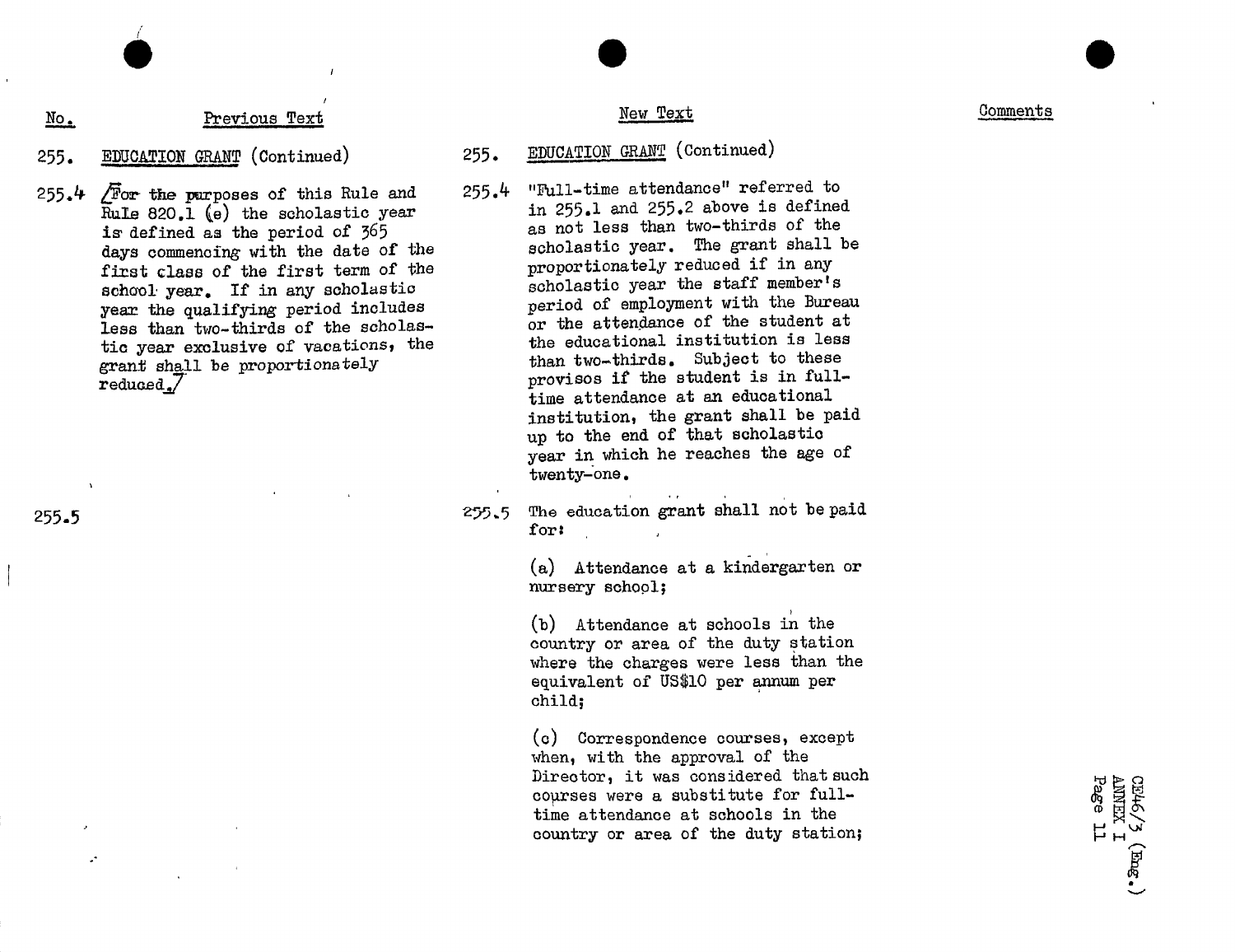| $\underline{\text{No}}$ . | Previous Text                                                                                           |       | New Text                                                                                                                                                                                 | Comments                                                                                                     |
|---------------------------|---------------------------------------------------------------------------------------------------------|-------|------------------------------------------------------------------------------------------------------------------------------------------------------------------------------------------|--------------------------------------------------------------------------------------------------------------|
| 255.                      | EDUCATION GRANT (Continued)                                                                             | 255.  | EDUCATION GRANT (Continued)                                                                                                                                                              |                                                                                                              |
| 255.5                     |                                                                                                         | 255.5 | (d) Attendance at a university<br>situated in the country or area of<br>the duty station;                                                                                                |                                                                                                              |
|                           |                                                                                                         |       | (e) Private tuition except tuition<br>in a language of the home country at<br>duty stations where satisfactory<br>school facilities for learning that<br>language were not available; or |                                                                                                              |
|                           |                                                                                                         |       | (f) Vocational training or appren-<br>tice-ships which either did not<br>involve full-time schooling or in<br>which the child received some pay-<br>ment for services rendered.          |                                                                                                              |
| 330.                      | MEDICAL CERTIFICATION AND<br>INOCULATIONS                                                               | 330.  | MEDICAL CERTIFICATION AND<br>INOCULATIONS                                                                                                                                                |                                                                                                              |
| 330.7                     | Becomes $330.8$ - see below                                                                             | 330.7 | Staff members shall be examined by<br>the Staff Physician or by a duly<br>recognized physician immediately<br>prior to their termination from<br>the Bureau.                             | New provision to make it man-<br>datory that staff members<br>shall be medically examined<br>on termination. |
|                           | 330.8 Any medical examination and any<br>inoculation required by the Bureau<br>shall be at its expense. | 330.8 | Unchanged                                                                                                                                                                                | Amendment to number of Rule<br>only, consequent upon<br>insertion of new 330.7 as<br>above.                  |
|                           |                                                                                                         |       |                                                                                                                                                                                          | Pag<br>品大<br><b>LKINI</b>                                                                                    |

 $\frac{1}{2}$ 

 $\frac{1}{2}$ 

 $\frac{1}{2} \frac{1}{2} \frac{1}{2} \frac{1}{2}$ 

 $\bullet$ 

CE46/3 (Eng.)<br>ANNEX I<br>Page 12

 $\mathcal{L}^{\mathcal{A}}$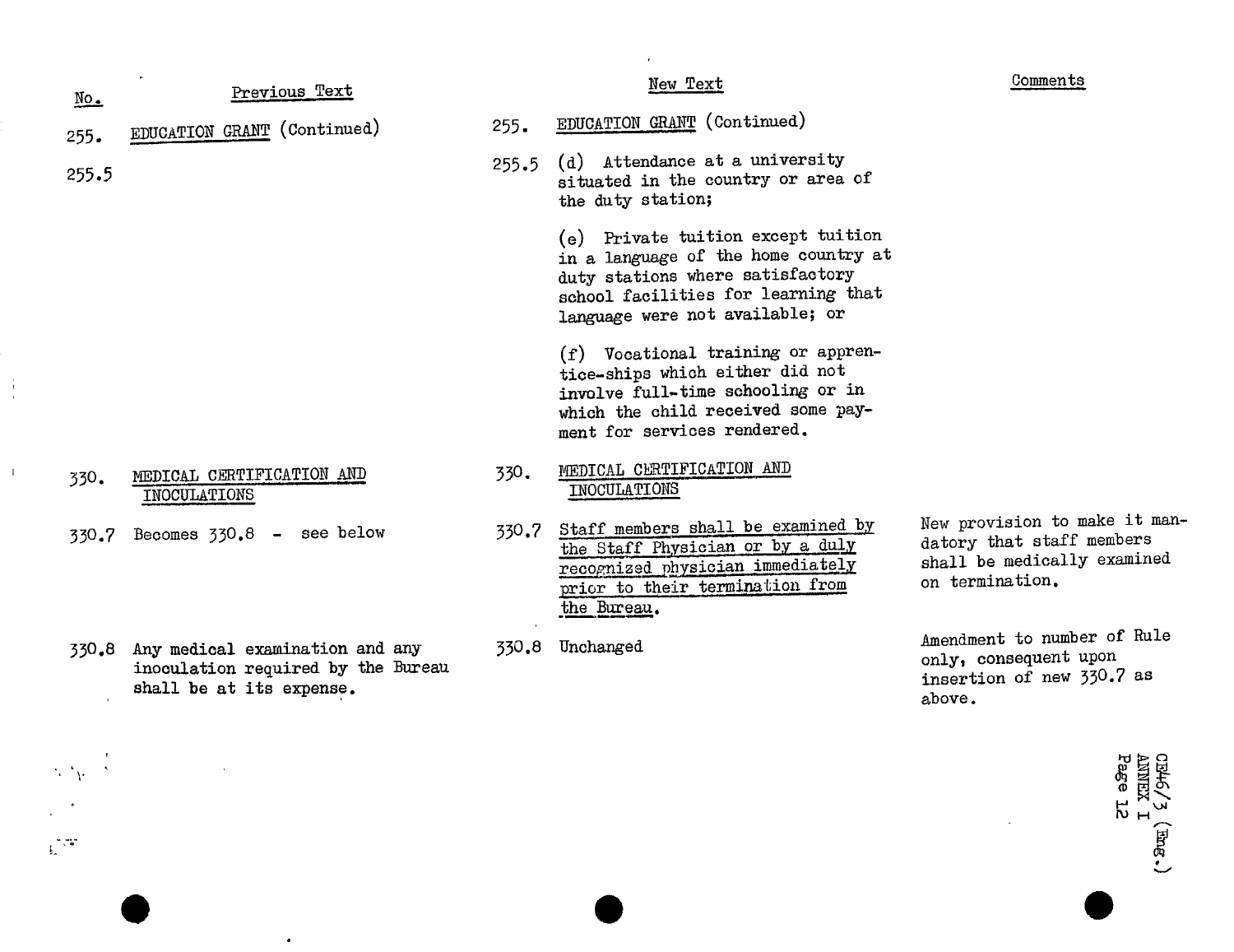# no. Previous Text Comments Comments Comments Comments Comments Comments Comments Comments Comments Comments Comments Comments Comments Comments Comments Comments Comments Comments Comments Comments Comments Comments Commen

### 45(\_.2 WIIIIIN-GRADEINCREASE 450.**2 WITHIN-GRADE INCR**EASE

All satisfactory service time,  $\frac{U}{U}$  unchanged  $\frac{U}{U}$  is one additional step at the nexcept continuous periods of  $P-\delta/D-1$  level and two at the expectal leave and leave without pay<br>of more than 30 days shall be cred-<br>in the old scales. The ited towards the service require-<br>ments which are:<br><u>erade increments</u>, namely thre

 $\angle$ Step III/ of the schedule in Step IV of the schedule in the Step IV of  $\frac{\text{Step 1V}}{\text{Rule 230.2}}$ 

 $\sqrt{\text{Step VI}}$  in Rule 230.2; D-2 Step II Rule 230.2;

ne bureau shall pay the travel under the travel unchanged the travel unchanged the travel unchanged the travel unchanged the travel unchanged the travel unchanged the travel unchanged the travel unchanged the travel unchan expenses of a ataff member under the following circumstances:

 $\ddot{\cdot}$ 

### New Text

### Unchanged

(a) whe year of turn-time service of the service of the service and the P-6/D-1 level and two bi-<br>in levels P-1 through D-1 change of the series and the p-8/D-1 level is in Step IV of the schedule in annual in the  $\nu$ -2 level is 1<br>
p-1 conformity with the recomen-

(b). Two years of full-time service (b) Two years of full-time service of the service of full-time service (b) Two years of full-time service of the service of the Session, and  $\frac{10^n}{10}$  levels P-6/D-1 Step IV through D-2 Step III of the schedule in

> TRAVEL OF STAFF MEMBERS 810.

810. TRAVEL OF STAFF MEMBERS 810. TRAVEL OF STAFF MEMBERS 810. Unchanged

 $810(h)$  Blo(h) In case of accident or illness, if New provision designed to pro-<br>the Staff Physician determines that wide for travel to obtain med-<br>contract protection for tractment are singleted in treatment required by special facilities for treatment are ical treatment required by<br>required the Director may suthorize staff member, which is not required, the Director may authorize staff member, which is not treatment from the official station to available at the duty station. travel from the official station to the nearest place where such facilities exist and return to the duty station. To the extent feasible, such travel shall be subsequently charged to entitlements becoming due such travel shall be subsequently<br>charged to entitlements becoming due<br>under rules 810(d), (e), (f) or (g).<br> $\begin{bmatrix} 1 & 0 \\ 0 & -1 \end{bmatrix}$ <br> $\begin{bmatrix} 1 & 0 \\ 0 & -1 \end{bmatrix}$ 

New provision designed to pro-

In the new salary scales there grade increments, namely three<br>annual and three bi-annual in (a) One year of full-time service (a) One year of full-time service annual and three bi-annual in<br>the P-6/D-1 level and two bi-Rule 230.<sup>2</sup>,<br>(b) Two years of full-time service UN General Assembly at its UN General Assembly at its  $164$  Session, and by the WHO

Comments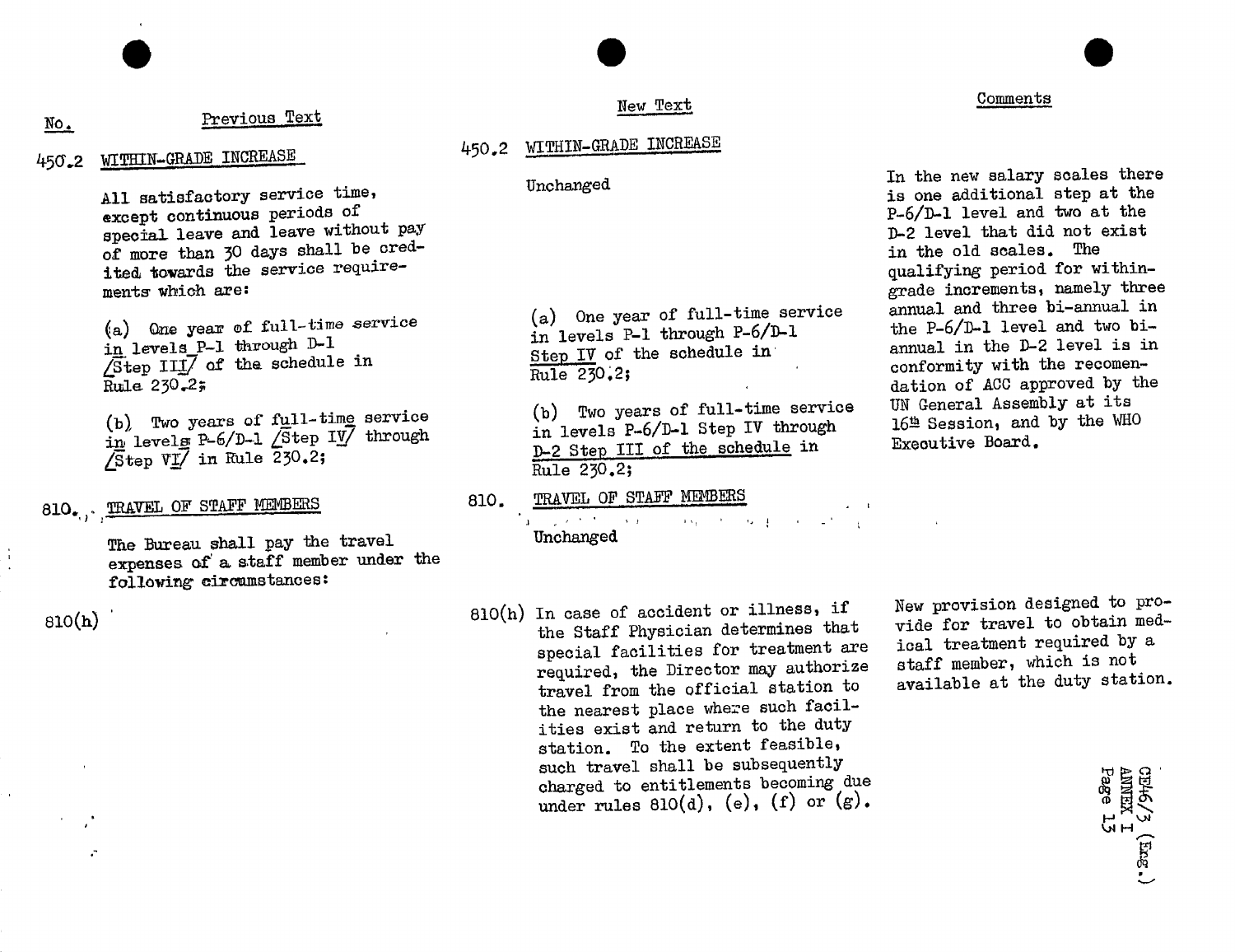| $\underline{\text{No}}$ . | Text            | new rext       | comments |
|---------------------------|-----------------|----------------|----------|
|                           | <u>Previous</u> | ______________ | ______   |

- 
- 820.1 Becomes 820.1(e)(vi) see below 820.1 In cases where the child has been To clarify entitlement to one-<br>(e)(v) resident with the staff member at way travel by a child entering<br>e)(v) resident with the staff member at

- $\frac{1}{20}$  in cases of hardship, the Director and Unchanged and Amendment to number of Rule<br>  $\frac{1}{2}$  (e)(vi) may exceptionally authorize the state only, consequent upon inser- $_{\text{payment by the Bureau of travel}}$  by the Bureau of travel  $\frac{1}{2}$  above. e**x**penses u**n**der both this Rule and above. Rules 810(d), 810(e) or 820.1(d).
- 

- $\sim$  100  $\mu$
- まある (1980) 1980 (1980) 1980
- $\sim$  100
- '**:**( \_ ' ' **3** 44. 化学 人名利亚
- 
- and the state of the state

# i*'*,*'* \*'\_

 $\bullet$ 

### 820. TRAVEL OF DEPENDANTS 820. TRAVEL OF DEPENDANTS

the duty station, there shall be school in the country of resientitlement to a one-way passage dence when the child has preto enter a school for the first viously resided with the staff time in the country of the staff member at the place of duty. memberts place of residence:  $m$ emberg place of  $r$ 

All Annual Contractor

To clarify entitlement to one-

Amendment to number of Rule

820.1 820.1 In case of accide**n**t or illness, if New pro**v**ision designed to special facilities for treatment are medical treatment required by required, the Director may authorize a recognized dependant which travel from the official station to is not available at the duty the nearest place where such facil-<br>station. ities exist and return to the duty station. To the extent feasible, such travel shall be subsequently charged to entitlements becoming due  $\frac{1}{2}$  charged to  $\frac{1}{2}$  (a)  $\frac{1}{2}$  (f) or  $\lim_{n \to \infty}$  rules  $\lim_{n \to \infty}$  or  $\lim_{n \to \infty}$ 

New provision designed to

Page **ARTIZEX**  $\ddot{t}$  $(300)$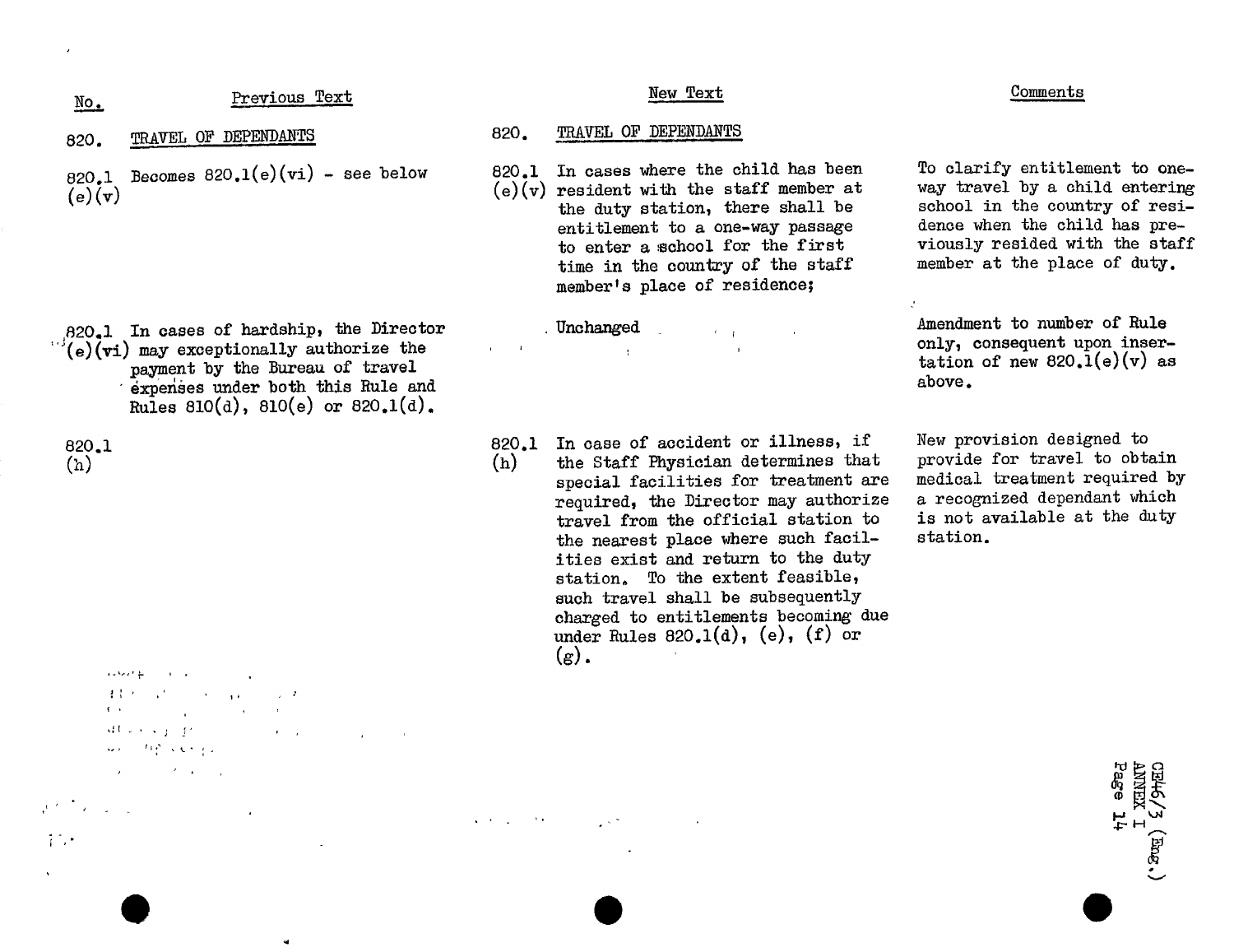#### Previous Text  $\mathbb{N}$ o.

 $\mathcal{L}$ 

- TRAVEL AND INSTALLATION PER DIEM 830.
- Becomes  $830.3$  see below 830.2

830.3 Rates of per diem shall be established by the Director. Per diem shall be considered to represent an average payment in lieu of reimbursement of a portion of the actual increased incidental expenses occasioned by travel status.

|                   | 3、不可是的                                                                             |                         |
|-------------------|------------------------------------------------------------------------------------|-------------------------|
|                   |                                                                                    |                         |
|                   |                                                                                    |                         |
|                   |                                                                                    |                         |
|                   |                                                                                    |                         |
|                   |                                                                                    |                         |
|                   | $\mathcal{L} = \{ \mathcal{L} \in \mathcal{L} \mid \mathcal{L} \in \mathcal{L} \}$ | $\sim 3\%$              |
| من به به          |                                                                                    | 经无损 网络英国产业              |
| بهلاس المتلاد الع |                                                                                    | <b>CALL AT LCCC AND</b> |

 $\mathcal{A}_\mathcal{A} = \widetilde{\mathcal{A}} \widetilde{\mathcal{A}} \widetilde{\mathcal{A}} \widetilde{\mathcal{A}} \widetilde{\mathcal{A}} \widetilde{\mathcal{A}} \widetilde{\mathcal{A}} \widetilde{\mathcal{A}} \widetilde{\mathcal{A}} \widetilde{\mathcal{A}} \widetilde{\mathcal{A}} \widetilde{\mathcal{A}} \widetilde{\mathcal{A}} \widetilde{\mathcal{A}} \widetilde{\mathcal{A}} \widetilde{\mathcal{A}} \widetilde{\mathcal{A}} \widetilde{\mathcal{A}} \widetilde{\mathcal{A}} \widetilde{\mathcal{A}} \widetilde{\mathcal$ 

for stypehold in the co  $\mathcal{D}(\mathcal{A}) \approx \mathcal{B} \mathcal{M}(\mathcal{A} \mathcal{B}) + \mathcal{A}(\mathcal{D}(\mathcal{X})) \geq \mathcal{A}(\mathcal{A}(\mathcal{A} \mathcal{B}))) \geq \mathcal{A}(\mathcal{A} \mathcal{B}(\mathcal{B} \mathcal{B})))$  $\begin{array}{lllllllllllll} \frac{4}{3} & \frac{1}{3} & \frac{1}{3} & \frac{1}{3} & \frac{1}{3} & \frac{1}{3} & \frac{1}{3} & \frac{1}{3} & \frac{1}{3} & \frac{1}{3} & \frac{1}{3} & \frac{1}{3} & \frac{1}{3} & \frac{1}{3} \\ \frac{1}{3} & \frac{1}{3} & \frac{1}{3} & \frac{1}{3} & \frac{1}{3} & \frac{1}{3} & \frac{1}{3} & \frac{1}{3} & \frac{1}{3} & \frac{1}{3} & \frac{1}{3} & \frac{1}{3}$ 

 $\mathcal{L}^{\mathcal{A}}\left(\mathcal{I}^{\mathcal{B}}_{\mathcal{B}}\right)=\mathcal{I}^{\mathcal{B}}_{\mathcal{B}}\left(\mathcal{I}^{\mathcal{B}}_{\mathcal{B}}\right)=\mathcal{I}^{\mathcal{B}}_{\mathcal{B}}\left(\mathcal{I}^{\mathcal{B}}_{\mathcal{B}}\right)=\mathcal{I}^{\mathcal{B}}_{\mathcal{B}}\left(\mathcal{I}^{\mathcal{B}}_{\mathcal{B}}\right)=\mathcal{I}^{\mathcal{B}}_{\mathcal{B}}\left(\mathcal{I}^{\mathcal{B}}_{\mathcal{B}}\right)$  $\label{eq:3.1} \mathbf{u}^{\mathbf{u}}_{\mathbf{u}} = \mathbf{u}^{\mathbf{u}}_{\mathbf{u}} + \mathbf{u}^{\mathbf{u}}_{\mathbf{u}} + \mathbf{u}^{\mathbf{u}}_{\mathbf{u}} + \mathbf{u}^{\mathbf{u}}_{\mathbf{u}} + \mathbf{u}^{\mathbf{u}}_{\mathbf{u}} + \mathbf{u}^{\mathbf{u}}_{\mathbf{u}} + \mathbf{u}^{\mathbf{u}}_{\mathbf{u}}$  $\sim$ 

## $\sim 7$

### New Text

#### 830. TRAVEL AND INSTALLATION PER DIEM

- If a staff member resigns and is 830.2 actually separated from the Bureau within six months of date of appointment, installation allowance paid for staff member and dependants shall be recoverable
- $830.3$  Unchanged  $\mathcal{L}$  is the set of  $\mathcal{L}$ Rockey and the same of the same المحتوي المواردة والمتحدث والأكرام المحاربين والأكرام والمحارب

 $A_{\rm{max}}$  and

 $\label{eq:2.1} \frac{1}{2} \int_{\mathbb{R}^3} \left| \frac{d\mathbf{x}}{d\mathbf{x}} \right|^2 \, d\mathbf{x} \, d\mathbf{x} \, d\mathbf{x} \, d\mathbf{x} \, d\mathbf{x} \, d\mathbf{x} \, d\mathbf{x} \, d\mathbf{x} \, d\mathbf{x} \, d\mathbf{x} \, d\mathbf{x} \, d\mathbf{x} \, d\mathbf{x} \, d\mathbf{x} \, d\mathbf{x} \, d\mathbf{x} \, d\mathbf{x} \, d\mathbf{x} \, d\mathbf{x} \, d\mathbf{x} \, d\mathbf{x} \$ 

### Comments

New provision - designed to enable the Bureau to recover the installation allowance in the circumstances described.

# $\mathcal{F}^{\mathcal{F}}_{\mathcal{F}}$  and  $\mathcal{F}^{\mathcal{F}}_{\mathcal{F}}$

Amendment to number of Rule. only, consequent upon insertion of new 830.2 as above. **Second Control Books**  $\label{eq:2.1} \mathcal{L}^{\frac{1}{2}}\left(\mathcal{L}^{\frac{1}{2}}\right) = \mathcal{L}^{\frac{1}{2}}\left(\mathcal{L}^{\frac{1}{2}}\right) = \mathcal{L}^{\frac{1}{2}}\left(\mathcal{L}^{\frac{1}{2}}\right) = \mathcal{L}^{\frac{1}{2}}\left(\mathcal{L}^{\frac{1}{2}}\right) = \mathcal{L}^{\frac{1}{2}}\left(\mathcal{L}^{\frac{1}{2}}\right) = \mathcal{L}^{\frac{1}{2}}\left(\mathcal{L}^{\frac{1}{2}}\right) = \mathcal{L}^$ 

> $\begin{array}{ll}\n\text{CDH-G/1} & \text{CDH-G/1} \\
> \text{AMRT} & \text{Page 1}\n\end{array}$ 요<br>모모  $(\mathbf{F}\mathbf{M}\mathbf{g}_\bullet)$